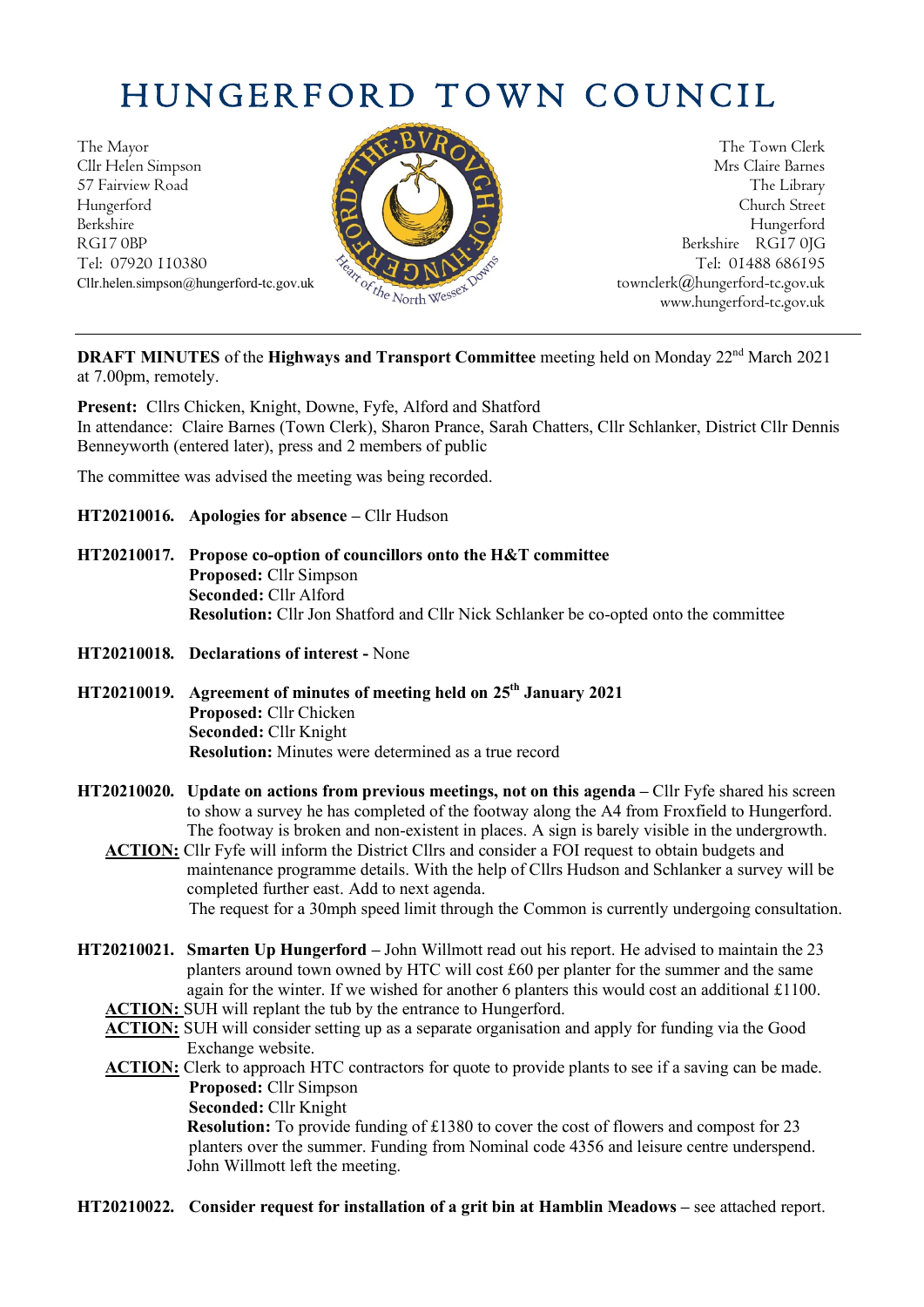**Proposed:** Cllr Knight **Seconded:** Cllr Simpson **Resolution:** Spend £74.99 on new grit bin for Hamblin Meadow **ACTION:** Order grit bin

- **HT20210023. Consider quotations for cycle shelter over existing racks** refer to attached report. After discussion it was decided to put this on hold. Church St Car Park is not thought an ideal location nor is the High St as an alternative. There is no Active transport funding left. Cycle boxes are in the process of being approved by GWR for the station. From the survey produced by HEAT the main concern is safety whilst riding not lack of cycle racks.
	- **ACTION:** Promote the current locations of existing cycle racks on social media. Consider signposts.

#### **HT20210024. Consider quotations for hanging baskets -** refer to attached report. After discussion **Proposed:** Cllr Simpson

**Seconded:** Cllr Downe

**Resolution:** Appoint Windowflowers to provide and maintain flower displays for next three years as per quotation, with flexibility for numbers of displays approved by property owners.

- **ACTION:** Instruct contractor and add Hungerford in Bloom competition to Full Council agenda. It was agreed we should ask for donations as usual but comment that it has been a challenging year and we will understand if it is not possible to contribute.
- **HT20210025. Receive update from Pigeon working party –** Cllr Downe read through his report.
	- **ACTION:** Identify owner of Dry cleaners and suggest pigeon proofing measures are installed.
	- **ACTION:** Clerk to continue to chase NR to fix gaps in netting under the bridge.
	- **ACTION:** Cllr Downe to request Knight Frank pigeon proof their hanging sign.
	- **ACTION:** Clerk to update committee on any offers received from bird protection charity to pigeon proof no.5 free of charge.

WBC advised the PPP has no power to enforce any action on property owners at present. It was noted the street cleaners are cleaning off guano regularly under the bridge. HTC do not wish to use rate payers' money to improve private properties.

- **HT20210026. Update on CCTV installation and repairs –** see report.
	- ACTION: Reconsider installation of broadband at the Croft Field Centre when the Croft Field internal restructuring is decided.
	- **ACTION:** Clerk to update Cllr Fyfe on CCTV progress next Monday by providing images.
	- **ACTION:** Advise RFC their request for CCTV cameras on the Changing Rooms will be considered after the lease is signed.
- **HT20210027. Widening the pavement on the east side of the High Street –** Cllr Chicken has contacted the adjacent shop owners, some of which have already indicated their support. WBC have warned that others may also request parking outside their premises is closed. Cllr Knight advised WBC would lose parking revenue.
	- **Proposed:** Cllr Downe

**Seconded:** Cllr Simpson

**Resolution:** Recommend to Full Council the widening of the footway by closing the parking spaces outside coffee#1 and the bakeries, to provide walking space for pedestrian convenience and to improve safety and egress visibility from Tesco.

Cllr Fyfe advised the zebra crossing remarking's in Tesco car park are badly done and there are trip hazards down the centre walkway.

- **ACTION:** Cllr Simpson to check and report back at next meeting.
- **HT20210028. Update on installation of recycle bins –** The Clerk reported that 5 bins have been ordered by WBC which will take approx. a month to be delivered.
- **HT20210029. Consider offer of donation of mature Christmas Tree for planting on the Wharf –** Deferred until more info is obtained from tree surgeon and WBC.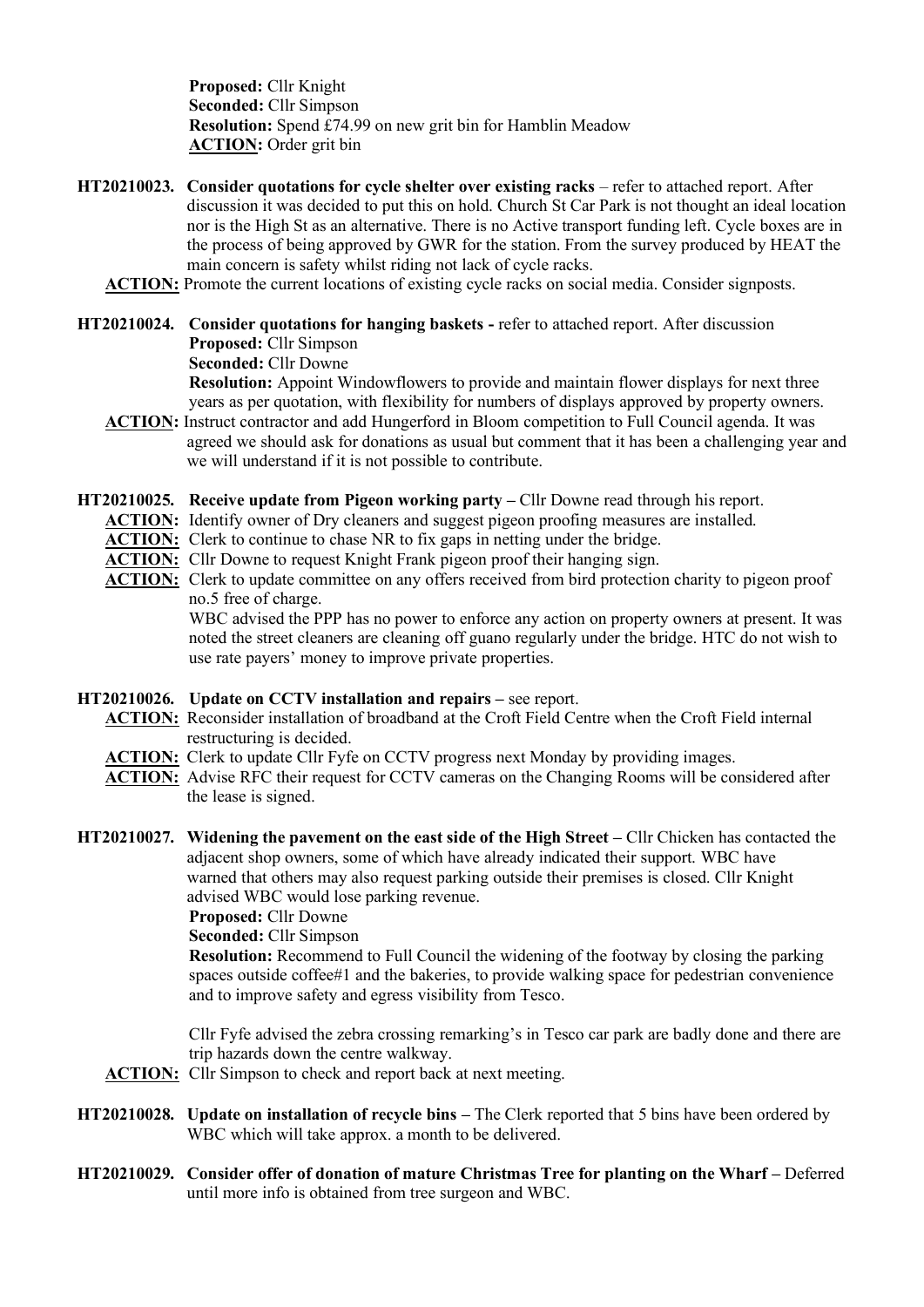- **HT20210030. Concern raised over price of fuel in Hungerford –** This was raised initially due to the lack of competition between the two stations in Hungerford. At the moment their prices are similar to other fuel stations, so it was decided no further action is required.
- **HT20210031. Maintenance of A338 –** The unofficial footpath by the Salisbury Road development has been reinstated. District Cllr Benneyworth said work hadn't been done on the footway alongside the A338 leading south and he will try and get a schedule of works from WBC as soon as he can.

#### **HT20210032. COVID19**

- o **Any H&S issues of concern**
- o **Lorries parking over night at Charnham - resultant litter and human waste –** The problem stems from no overnight toilet facilities. The BMW garage toilets close around 6pm and both fuel stations don't open their toilets late. Lorry drivers are choosing to avoid parking at service stations where they are charged. Double yellow lines were suggested but parking would have to be policed. Portable toilets, waste bins and signage were also suggested.
- **ACTION:** Office to ask other authorities how they deal with this issue

Meeting closed at 8.53pm

HT20210023 cycle shelter

# **Hungerford Town Council**

#### **Private Report (financial) to:** H&T 22nd March 2021

**Agenda Item No HT20210023:** Consider quotations for cycle shelter over existing racks

**Background** This project was inspired by WBC Active Transport funding. HTC identified Church St Car Park as its choice location for installation of a cycle shelter. WBC would not grant permission to place the shelter on the spot identified however placing a shelter over the existing racks there is an option. Previously HTC ruled out locating a shelter in the high street as it was not felt appropriate in a conservation area.

**Objective**. HTC wish to support and create an environment that is safe for both walking and cycling. Suggestion - Provide covered cycle racks for use in the town

**Reference to Action Plan** Aim - Increase the use of "green transport".

#### **Options –**

- **1. Proceed with one of the 3 options below to install a shelter over the existing rack in Church St Car Park: - (refer to page 2 for images)**
- a) The Shelter Store

Supply of Canterbury Shelter - £2100 and Installation £1050 Galvanised and powder coated colour finish **Total £3150 plus vat**

b) The Shelter Expert

Supply of Expert Farnsworth Shelter FARS10 - £2095 and installation £1010 Electro zinc plate anti corrosion pre-finish treatment together with a powder coat colour finish (choice of colours available) £275.00 +vat **Total £3380 plus vat**

c) Autopa

Supply of Harbledown - £1222.92 and installation £1625, carriage £295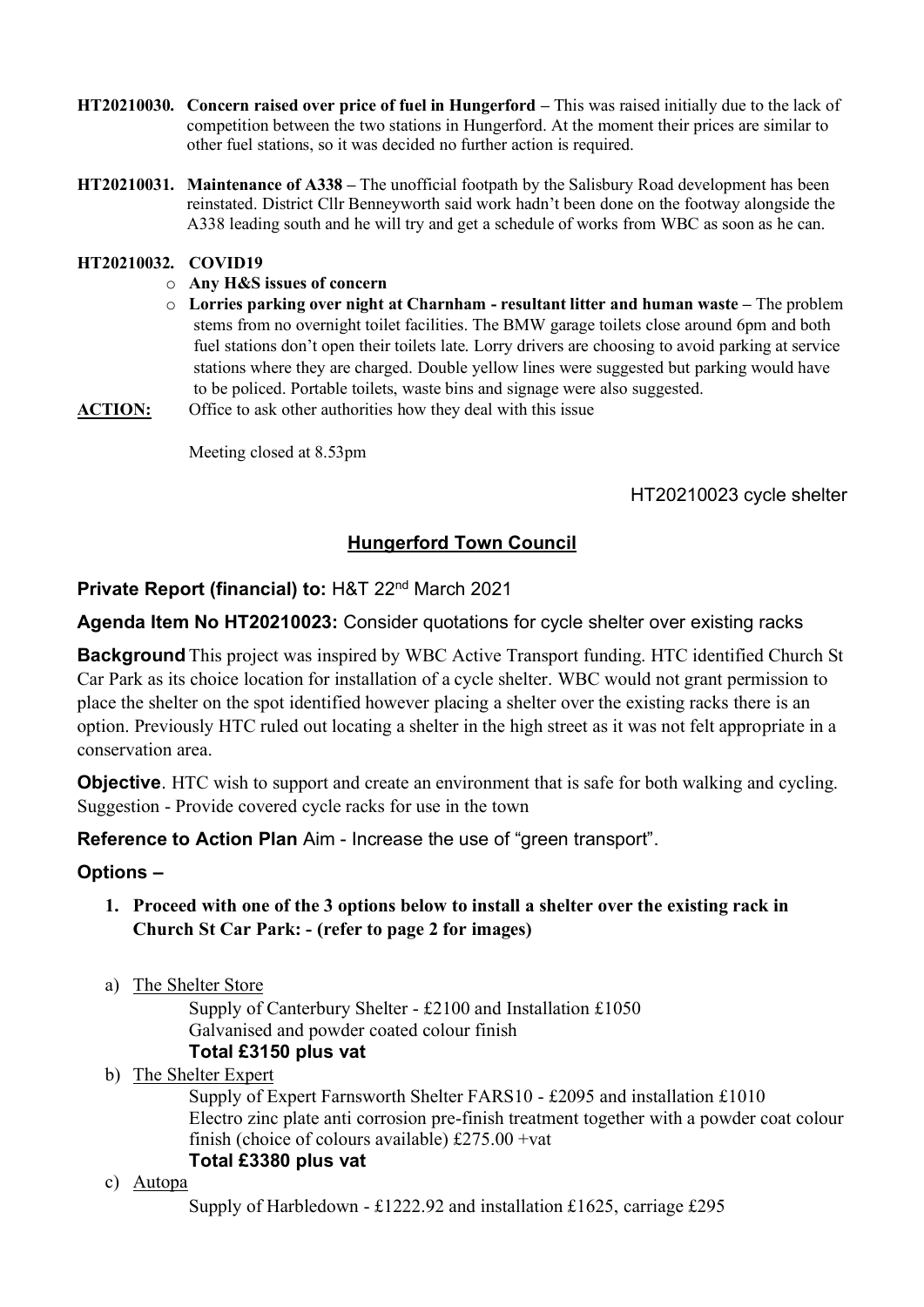## GALVANISED FINISH FRAME ONLY **Total £3142.92 plus vat**

- **2. Research alternative improvements/projects**
- **3. Leave for now as the particular funding pot is not available**

**Available budget (£s) including cost centre –** HTC £2k in EMR. Other options are Leisure Centre money underspend and £750 in T&E.

West Berks Council advised all the funding they received for cycle improvements has already been allocated between cycle lane improvements and enhancements of facilities at Schools where the demand for covered shelters was quite high. They advised there are other grants available that your District Ward Members might be able to secure so it might be worth asking them for help.

#### **Consultation –** WBC, HEAT

**Health & Safety and Legal implications -** WBC advised sending what is proposed through for comment to the Parking Team to check the installation will not affect the safe usage of the car park.

**Recommendation(s)** The best option, based on the above information

## **Signed:** Town Clerk 16/3/2021

## **a) Bespoke Canterbury Shelter**



To go over existing bike stands

Length - 2840mm, Depth 2670mm, Height 2144mm

Polycarbonate roof, Fixing bolts, Delivery and installation on to existing block paving in Hungerford area.

b) **10 cycle Expert Farnsworth roof only shelter FARS10** 3600mm length x 2638mm width



Expert Farnsworth cycle shelter, a premium shelter for the discerning buyer. Designed and built for strength and durability, this shelter has many premium features specified as standard, which include 60mm x 60mm strongbox square section construction, high quality 5mm Pet-g UV2 roof sheets, together with a full Cloaking set which provides an aesthetically pleasing finish to the sheet edge & joints also improves the sheet durability. In short, a complementary blend of style and durability.• *I am happy to confirm that we guarantee the structural integrity of the shelter for 10 years. For more* 

*information please follow the link to our [important information](http://www.theshelterexpert.co.uk/customer-information) section regarding finishes & maintenance.*



#### **c) 1.00 HARBLEDOWN SHELTER GALV 3M MAIN BAY**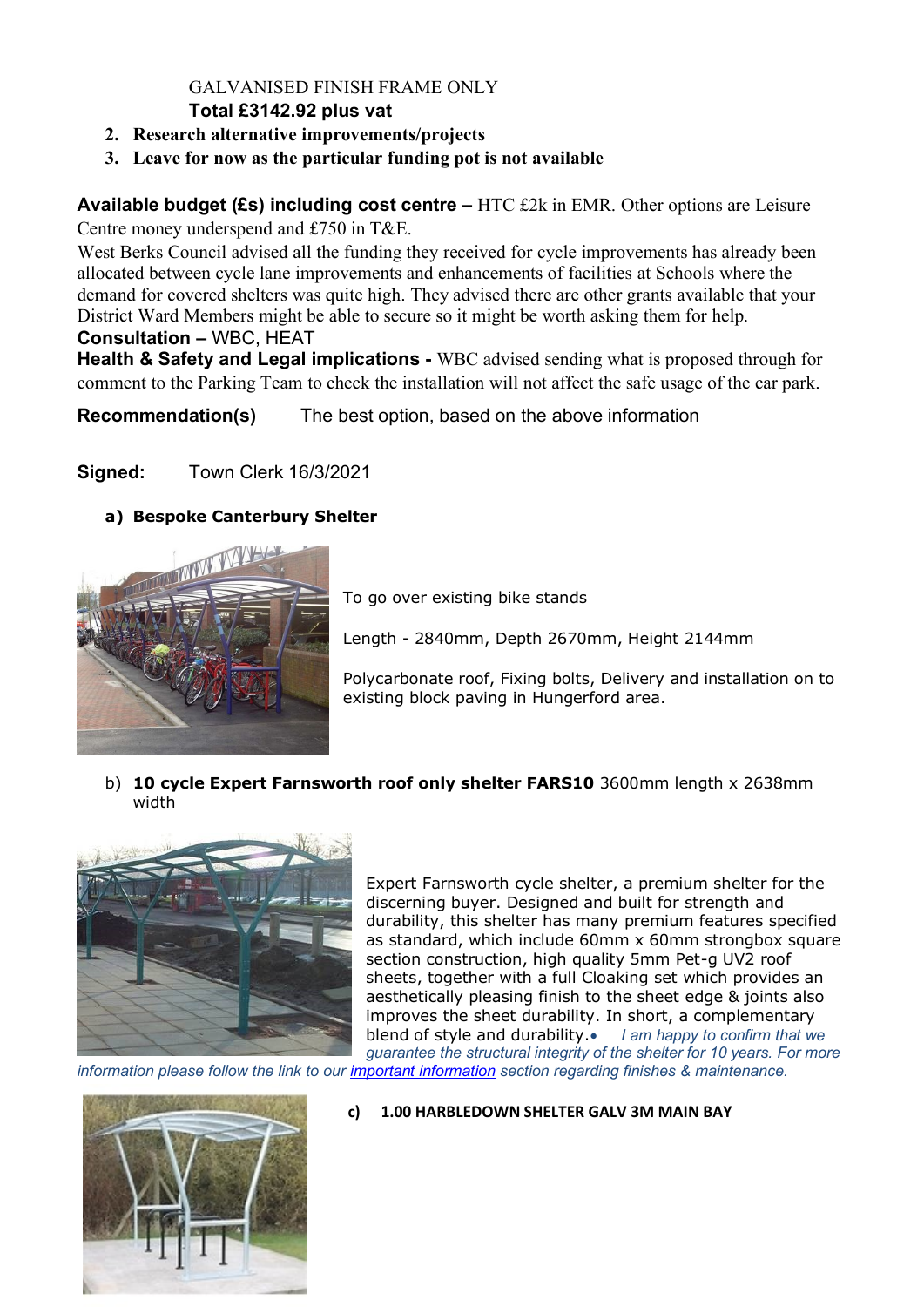The Harbledown shelter is a free-standing cycle shelter designed for on site assembly, constructed from galvanised steel and PET sheet. The frame is made entirely from galvanised mild steel. A variation of the classic VELOPA Canterbury style shelter, the Harbledown shelter provides a core element of a compliant cycle parking solution\*\* NOTE THIS IS OUR NEAREST EQUIVALENT TO YOUR SPECIFICATION \*\*Please note that we have quoted for a 3m long shelter & you would probably not be able to use both sides of the cycle stand nearest to the fence, also, if this should become an order, this would all be subject to a full site survey to ensure that the shelter quoted for fits the space that you have got.



Current bike racks at Church St Car Park

HT20210025 pigeons

#### **Hungerford Town Council**

#### **Report to H&T 22nd March**

I attach a spreadsheet which Graham Brown and I created after a walkabout in the High Street last July. Yesterday I had another look around and have updated the sheet with the situation as I see it now.

The pattern of infestation is always puzzling to me. For example the duck feeding point on the canal is often blamed for food scraps attracting pigeons and yet that area is remarkable free of issues until you get to Dods. Also, the pigeons currently appear to have a strong preference for the West side of the High St - although prevention measures in the past may have re-educated them. Once you are in Bridge St there appears to be little or no problem and South of the Arcade there is nothing much again.

Again the fire gel particularly on WH Smiths and Jade Bailey continue to do a good job.

## **Since the July survey, there have been a number of improvements - notably.....**

Nationwide BS - spikes added to perches which has made a big difference to the mess on the steps and pavement at the front

GWR Bridge - Network Rail have added spikes on most of the over-pavement girders which appears to have reduced perch / nest opportunities. However, there are some gaps still to be completed (office chasing) and the East side pavement edge needs further work - this is quite a bad area at the moment.

Also under the bridge on the West side the HTC flag/tree holders are providing troublesome perches.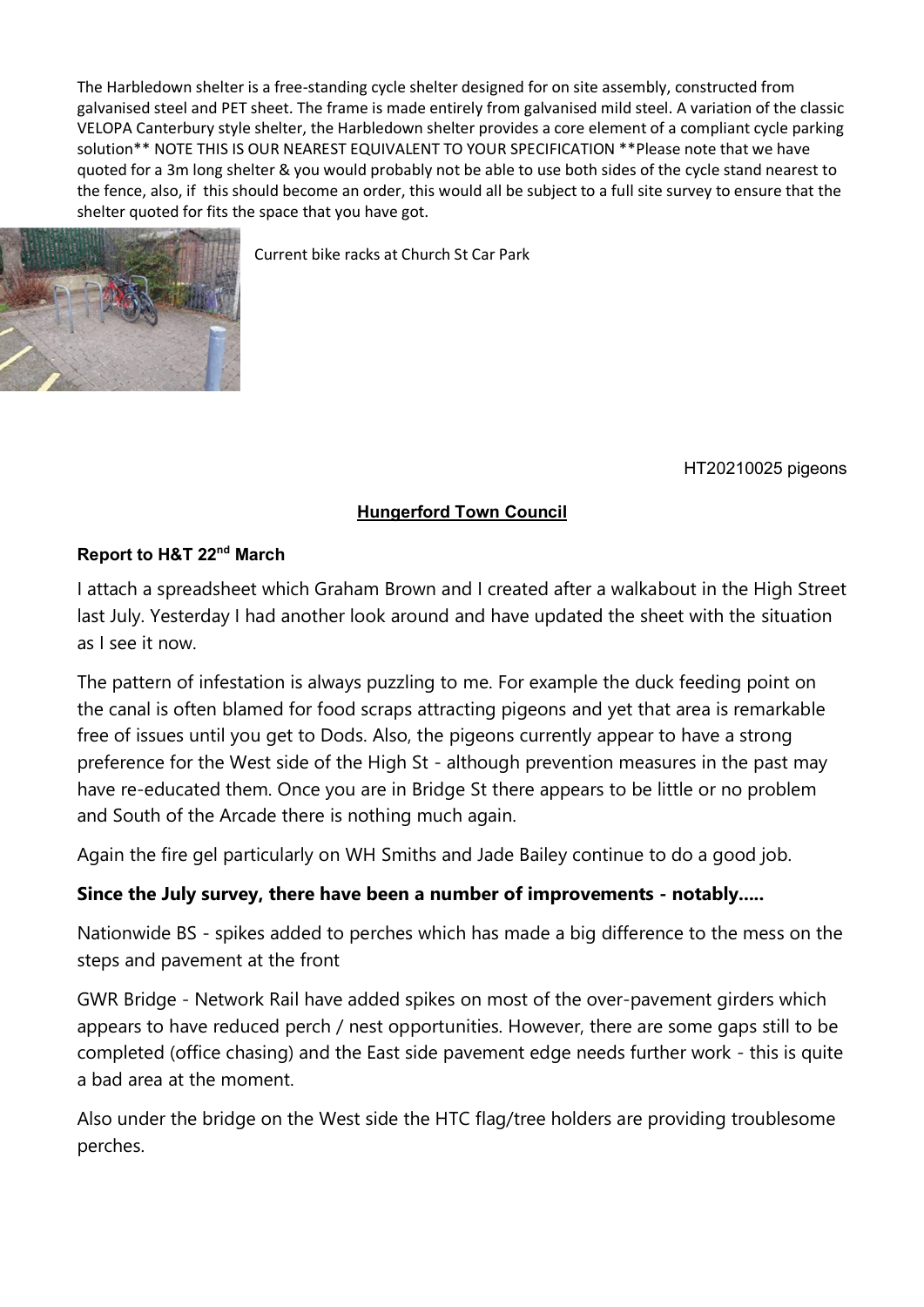Eliane's and Bookshop fronts have been netted to very good effect - but this has highlighted an issue with Crown Passage at the Dry Cleaner shop and building. We need to highlight the problem to the owners.

The Royal Mail building is much better after our prompting but the BT cabinet on the pavement is badly soiled (not sure how historic the soiling is and whether the source has been fixed)

## **However, there are also issues with...**

The Town Hall and porch area (nest site inside) need maintenance to spikes. Also reports of nesting areas spotted.

The Kitchenmonger now have a nest site built on top of the recent netting over the shop window

We have made no progress with the Coop and the Queen Anne building despite several communications from the office!

Of course the Dods buildings remain attrocious in terms of the pigeons and general maintenance / presentation. In fact several of the High St buildings particularly on the West side, South of the Canal create a very poor impression as once enters the High St due to basic maintenance as well as the pigeons on Dods.

## **Other Points**

The TC office has re-contacted Dr Nataliya Topliss (Pigeon protection(?)) to see if their offer still stands about providing proofing over Dods shop FOC. Awaiting her reply.

WBC are including the following in letters to street traders.......

"We are also writing to highlight the conditions attached to the Consent particularly in relation to litter and food debris.

4. A trader shall provide such number of litter receptacles in the area of his vehicle/stall as is specified on the consent. (ONE)

10. At the cessation of each days trading the licence holder shall ensure that the area surrounding the van/trailer etc. is cleared of all food, rubbish, wrappings etc. This rubbish must not be placed in any Council refuse bins supplied, particularly in lay-bys

There is an issue with pigeons in the centre of Hungerford - a cause for concern both for the Town Council and local residents. In view of the issue, Public Protection Partnership Officers may be making unannounced inspections of the area. Please make sure that whilst you are trading every attempt is made to keep the area clear of any litter and that no food debris is dropped that will attract the pigeons. Obviously at the end of trading then you will then be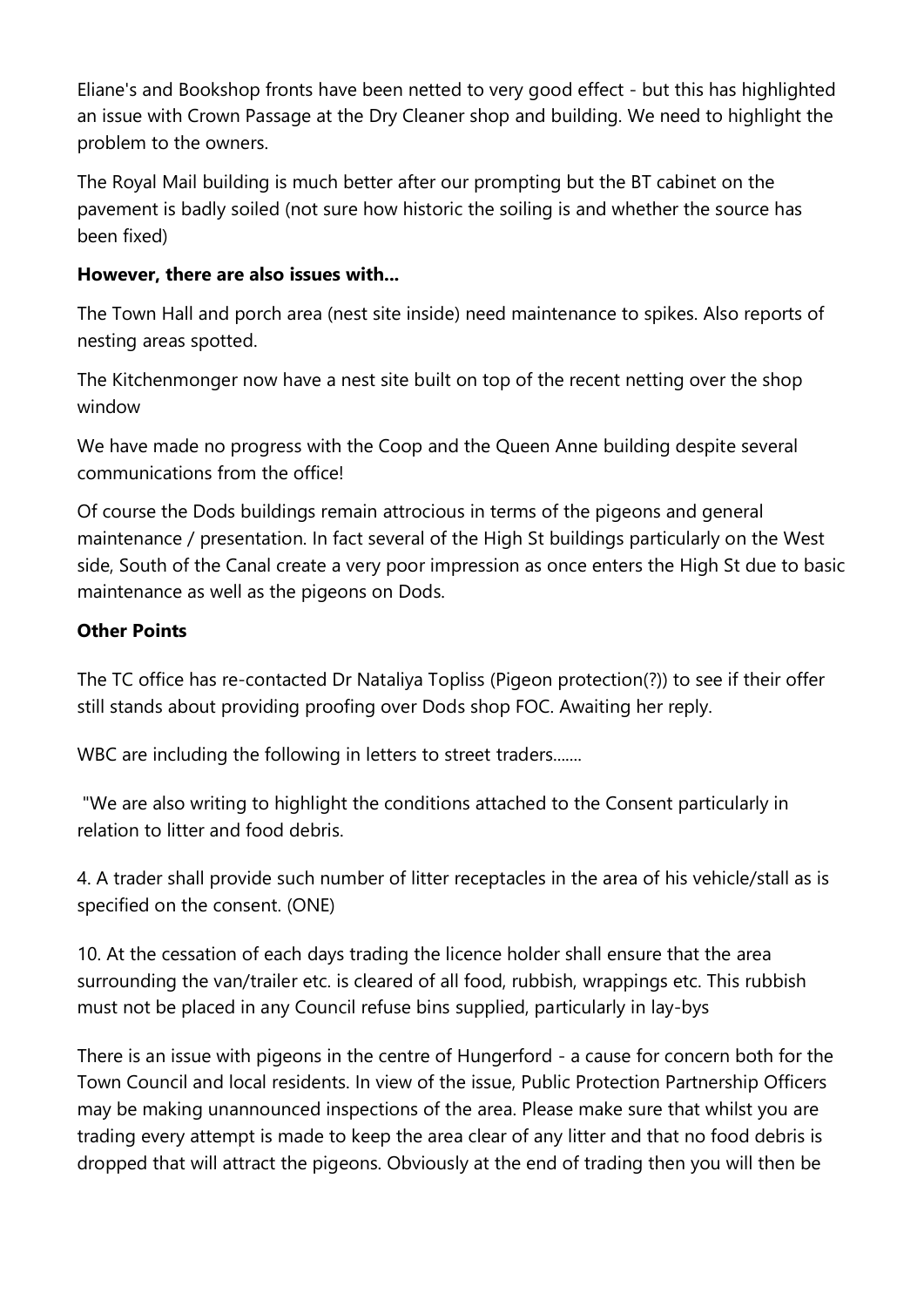making sure that the entire area is left cleared in accordance with Condition 10 of the Consent, copied above."

John Downe

## HT20210024 hanging baskets

## **Hungerford Town Council**

**Private Report (financial) to:** H&T 22/03/2021

**Agenda Item No HT20210024:** Consider quotations for hanging baskets

**Background** At the January HT meeting it was agreed to proceed with the hanging baskets this year and delegate authority to the Clerk to obtain quotes with permitted expenditure of up to £4,000 (using some EMR from the Leisure Centre), and using some of the new lamppost planters.

**Objective** Brighten up the town with flower displays throughout the summer

**Reference to Action Plan** Aim – Improve street scene and promote community involvement

**Options (including quotations)** As the cost is over £3k, three quotations were obtained. Whilst many companies offer provision of displays few offer regular maintenance. **I am bringing this back to committee as 3-year contract may wish to be considered to help with the procurement process.**

**Available budget (£s) including cost centre –** Cost centre 4356. Note public donations will also be sought if we think appropriate in current climate.

| <b>Contractor</b>                | <b>Price for</b><br>2021 | <b>Price for</b><br>2022 | <b>Price for</b><br>2023 | <b>TOTAL</b> |
|----------------------------------|--------------------------|--------------------------|--------------------------|--------------|
| WindowFlowers (Current           | £4096.00                 | £4218.88                 | £4345.45                 | £12,660.33   |
| contractor)                      |                          |                          |                          |              |
| Westlea (Royal Wooton Bassett)   | £3763.00                 | £4218.78                 | £4640.65                 | £12,622.43   |
| - This type of contract would be |                          |                          |                          |              |
| a new venture for them           |                          |                          |                          |              |
| CJS (London)                     | £5,625.00                | Not given                | Not given                | Not given    |

Each contractor has quoted to provide flowers for 5 lampposts (using 10 half baskets), 22 hanging baskets and 21 window boxes and to maintain them**.** Depending on the property owners' agreement to these being placed on their building**, the actual number of displays may vary and the price accordingly.**

**Health & Safety and Legal implications –** Subject to sight of public liability insurance, method statements and risk assessments

**Consultation** subject to obtaining permission from property owners if mounting flowers on their building

**Other information –** contractor responsible for checking safety of hanging brackets